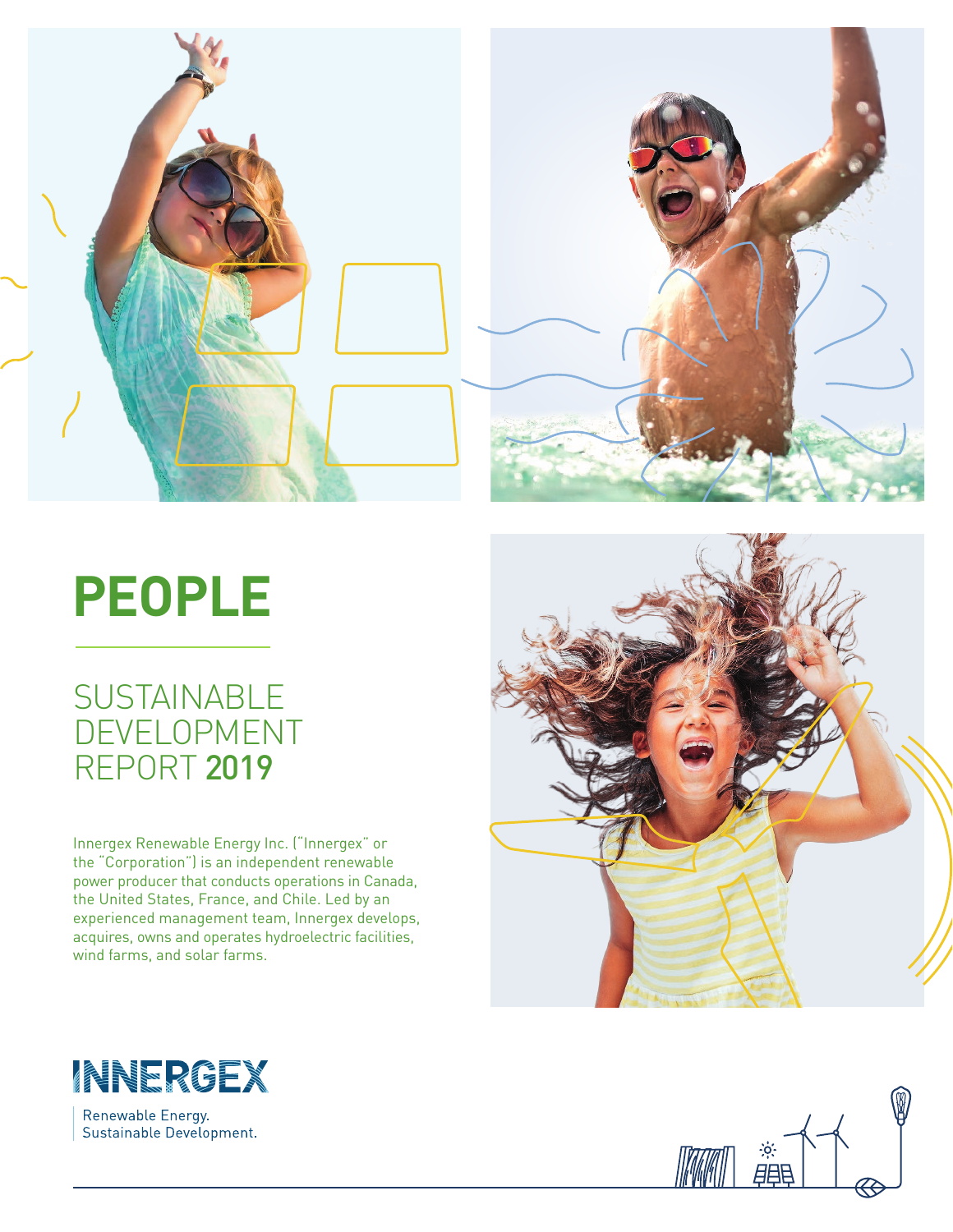# **AS WE CELEBRATE OUR 30TH ANNIVERSARY IN 2020, WE REMAIN GRATEFUL OF THE CONTRIBUTIONS OUR EMPLOYEES MAKE EVERYDAY TO BUILD A BETTER WORLD.**

Innergex believes in offering an engaging, inclusive and supportive work environment where each team member can thrive. We are keenly aware our success is generated by the energy our team puts into every challenge and opportunity to effect positive change.

The Charter of the Human Resources Committee oversees all aspects of talent recruitment and retention for the Corporation. The guidelines developed ensure that all employees are offered fair and competitive compensation, describe requirements for performance bonuses, identify and offer health and benefit packages in par or above industry standards, promote succession planning and outline the overall management of human resources including recruitment, workforce planning, employee mobilization and employee satisfaction.

#### **WORKFORCE DATA** (As at December 31)

|                                         | 2019        |     |                |                          |     |              |
|-----------------------------------------|-------------|-----|----------------|--------------------------|-----|--------------|
|                                         | Female Male |     |                | <b>TOTAL Female Male</b> |     | <b>TOTAL</b> |
| <b>BY EMPLOYMENT TYPE</b>               |             |     |                |                          |     |              |
| <b>FULL-TIME</b>                        | 100         | 217 | 317            | 62                       | 211 | 273          |
| PART-TIME                               | 1           | 9   | 10             | 15                       | 9   | 24           |
| <b>BY EMPLOYMENT</b><br><b>CONTRACT</b> |             |     |                |                          |     |              |
| PERMANENT                               | 96          | 215 | 311            | 72                       | 213 | 285          |
| <b>TEMPORARY</b>                        | 5           | 11  | 16             | 5                        | 7   | 12           |
| <b>BY REGION</b>                        |             |     |                |                          |     |              |
| CANADA                                  | 92          | 201 | 293            | 72                       | 202 | 274          |
| <b>USA</b>                              | 3           | 14  | 17             | 1                        | 11  | 12           |
| <b>FRANCE</b>                           | 5           | 10  | 15             | 4                        | 7   | 11           |
| <b>CHILE</b>                            | 1           | 1   | $\overline{2}$ |                          |     |              |
| <b>TOTAL</b>                            | 101         | 226 | 327            | 77                       | 220 | 297          |

#### **FOLLOWING OUR PASSION**

A common thread amongst the employees at Innergex is a drive to build a better world through renewable energy. We strive to create a corporate culture that encourages our employees to not only get involved and drive opportunities, but to lead with integrity while acting responsibly. Fostering an environment of inclusivity and diversity is one of our greatest assets as it drives collaboration and innovation. Supporting and encouraging individual growth creates the workforce of tomorrow that proactively engages in today's challenges. By investing in our greatest asset, we nurture a positive workplace culture that creates long-term value for our stakeholders and shareholders. No matter what field they excel in, they all share a common vision that balances People, our Planet and Prosperity.

#### **COMPENSATION AND BENEFITS**

Our Human Resources team works hard to ensure that the benchmarking of our compensation and benefits remains in line or above that of our industry peers. By offering fair compensation, attractive working conditions, a generous benefits package, a safe and inclusive working environment, a good work/life balance, fair and equal treatment and opportunities for advancement, we are able to attract and retain a skilled and passionate workforce.

#### Innergex paid out **\$38 MILLION** in employee **WAGES AND BENEFITS** in 2019

|                                                                                          | Canada | <b>United States</b> | France |
|------------------------------------------------------------------------------------------|--------|----------------------|--------|
| <b>BASE SALARY</b>                                                                       |        |                      |        |
| <b>BONUS</b>                                                                             |        |                      |        |
| <b>LIFF INSURANCE</b>                                                                    |        |                      |        |
| <b>SHORT-AND LONG-TERM</b><br>DISABILITY COVERAGE                                        |        |                      |        |
| <b>EXTENDED HEALTH CARE</b>                                                              | n m    |                      |        |
| SICK DAYS AND PERSONAL DAYS                                                              |        |                      |        |
| <b>VACATION TIME BEYOND</b><br>STATUTORY REQUIREMENTS                                    |        |                      |        |
| <b>GROUP REGISTERED RETIREMENT</b><br>SAVINGS PLAN WITH EMPLOYER<br><b>CONTRIBUTIONS</b> |        | T T                  |        |
| <b>EMPLOYEE SHARE</b><br><b>PURCHASE PLAN</b>                                            | THE R  |                      |        |
| Fixed-term employees with a contract of two years or more<br>Full-time employees         |        |                      |        |

**Part-time employees Fixed-term employees with a contract of less than two years** 

# **EMPLOYEE RETENTION**

Innergex takes great care to create an environment where people are engaged, feel safe, and remain passionate about carrying out their daily activities. Upon recruitment, onboarding is initiated immediately to ensure new employees are as fully prepared to begin their first day at work. Support, recognition, training opportunities and career development follow an employee throughout their time at Innergex. Retaining key talent is a long-term strategy that ensures the continuity of our knowledge base and grows upon the challenges and opportunities we experience.

# In 2019, there were **48 EMPLOYEES WITH AT LEAST 10 YEARS OF TENURE** AT INNERGEX

On May 23, 2019, the Corporation announced completion of the sale of its wholly owned subsidiary Magma Energy Sweden A.B., which owns an equity interest of approximately 53.9% in HS Orka hf, owner of two geothermal facilities in operation, one hydro project in development and prospective projects in Iceland. As a result, they are not included in this document.

All data in this report are for the year ended December 31, 2019 and 2018. Calculations do not include 83 employees at Energía Llaima, a Chilean renewable energy company that Innergex has a 50% ownership stake in as it is managed as a separate entity.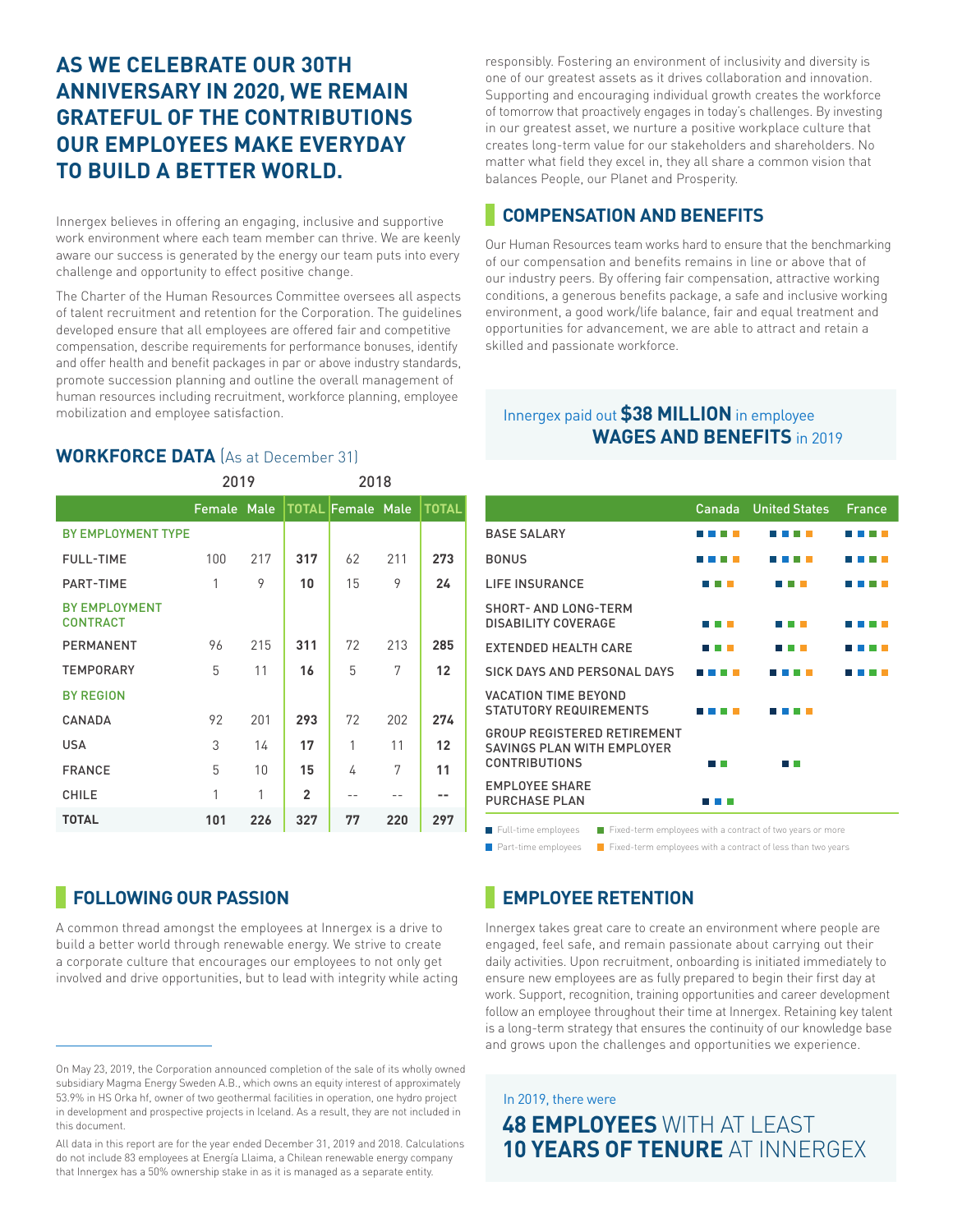By offering opportunities for advancement, training, and a safe workplace rooted in respect and collaboration, we have been fortunate over the years to benefit from the experience and knowledge of our team of experts.

## **TRAINING AND DEVELOPMENT**

Supporting our employees with the tools necessary to advance their knowledge in their respective field of expertise is integral to moving Innergex forward and one of the smartest investments we can make. Innergex offers its team both internal and external learning opportunities to allow them to reach their personal and professional goals.

Innergex also offers the decision makers of tomorrow experience through paid internships while they complete their studies. Not only do our internships introduce a new generation to the many possibilities in the renewable energy sector, but they also expand our recruitment opportunities by showcasing the benefits of working with a respected and growing industry player.

#### **AVERAGE HOURS OF TRAINING PER YEAR PER EMPLOYEE** (As at December 31)

|                                          | 2019 |    |                                                                           | 2018 |    |    |  |
|------------------------------------------|------|----|---------------------------------------------------------------------------|------|----|----|--|
|                                          |      |    | Female Male   COMBINED <sup>2</sup>   Female Male   COMBINED <sup>2</sup> |      |    |    |  |
| <b>SENIOR</b><br>MANAGEMENT <sup>1</sup> | 40   | 24 | 30                                                                        | 20   | 28 | 26 |  |
| <b>MIDDLE</b><br><b>MANAGEMENT</b>       | 62   | 28 | 44                                                                        | 29   | 24 | 26 |  |
| <b>PROFESSIONALS</b>                     | 44   | 37 | 40                                                                        | 56   | 25 | 32 |  |
| <b>ADMINISTRATION</b>                    | 46   | 10 | 43                                                                        | 22   | 37 | 25 |  |
| <b>OPERATIONS</b>                        | 11   | 33 | 32                                                                        | 3    | 24 | 23 |  |

1 Management Team includes officers and senior directors.

2 Combined is the total average number of hours of training per employee in that specific category.

# **DIVERSITY & EQUALITY**

Innergex is an equal opportunity employer that values each person's unique background, diversity, experiences, perspectives and talents. Innergex is committed to providing employees with a work environment free of discrimination and harassment and bases all employment decisions on business needs, job requirements and individual qualifications. The key to our success as a global corporation is to recruit, develop and retain the most talented people from a diverse candidate pool.

Our commitment to gender equality is increasingly being reflected by the increase of women on our Board of Directors, in officer and other management positions, as well as by our memberships and commitments to gender equality campaigns.

The guidelines in our Policy Regarding Board Diversity extend to our employees. We value diversity of gender, ethnicity, nationality, and other attributes, and are committed to ensure that the recruitment of the best available potential candidates is made without discrimination, while encouraging diversity.

#### In 2019 Innergex became a signatory in the

**EQUAL BY 30 CAMPAIGN** to work towards

equal pay, equal leadership and equal opportunities for women in clean energy sector by 2030

#### **GENDER DIVERSITY BY AGE GROUP**

(As at December 31)

|                     |                    | 2019 |              | 2018               |     |       |  |
|---------------------|--------------------|------|--------------|--------------------|-----|-------|--|
| <b>AGE</b>          | <b>Female Male</b> |      | <b>TOTAL</b> | <b>Female Male</b> |     | TOTAL |  |
| <b>30 AND UNDER</b> | 8                  | 31   | 39           | 8                  | 26  | 34    |  |
| 31 TO 50            | 69                 | 139  | 208          | 52                 | 144 | 196   |  |
| 51 AND OVER         | 24                 | 56   | 80           | 17                 | 50  | 67    |  |

#### **GENDER DIVERSITY IN MANAGEMENT**

(As at December 31)

|                 |                    | 2019 |       | 2018        |    |       |  |
|-----------------|--------------------|------|-------|-------------|----|-------|--|
| <b>POSITION</b> | <b>Female Male</b> |      | TOTAL | Female Male |    | TOTAL |  |
| <b>OFFICERS</b> |                    | 19   | 26    | 5           | 21 | 26    |  |
| MANAGEMENT      | 32                 | 38   | 70    | 26          | 47 | 73    |  |

Promoting equal opportunities for a more balanced workplace. In 2019, **26% OF OUR OFFICERS WERE WOMEN** and women also made up **46% OF OTHER MANAGEMENT POSITIONS** 

#### **PAY EQUITY RATIO OF WOMEN TO MEN**

| (As at December 31)      | 2019               |                     |  |  |  |
|--------------------------|--------------------|---------------------|--|--|--|
|                          | <b>BASE SALARY</b> | <b>REMUNERATION</b> |  |  |  |
| <b>CANADA</b>            |                    |                     |  |  |  |
| <b>SENIOR MANAGEMENT</b> | 98%                | 94%                 |  |  |  |
| MIDDLE MANAGEMENT        | 97%                | 95%                 |  |  |  |
| <b>PROFESSIONALS</b>     | 101%               | 101%                |  |  |  |
| <b>ADMINISTRATION</b>    | 102%               | 102%                |  |  |  |

Notes: Officers and other vice presidents were excluded from this table as their compensation is determined by the Board of Directors. Operations and Other Operations have been omitted from this table as there were no figures to report due to there being only one gender or no employees reportable in each jurisdiction. Due to low number of employees operating in the United States and France, providing their ratios in this chart is not possible at this time.

# In 2019, **30.8%** OF EMPLOYEES AT INNERGEX **WERE WOMEN**

#### **SAFE AND HEALTHY WORKPLACE**

Our achievements at Innergex are accomplished together and so is our safety. We look out for each other, understand our responsibilities and listen to each others' concerns. Promoting safe and secure working environments for all our employees, contractors and suppliers is paramount to our daily operations.

Our extensive Health and Safety processes, guidelines, and procedures are designed with the realities of working both in an office, and due to the nature of our business, remotely. They are based not only on our experiences and expertise, but on legal requirements as well.